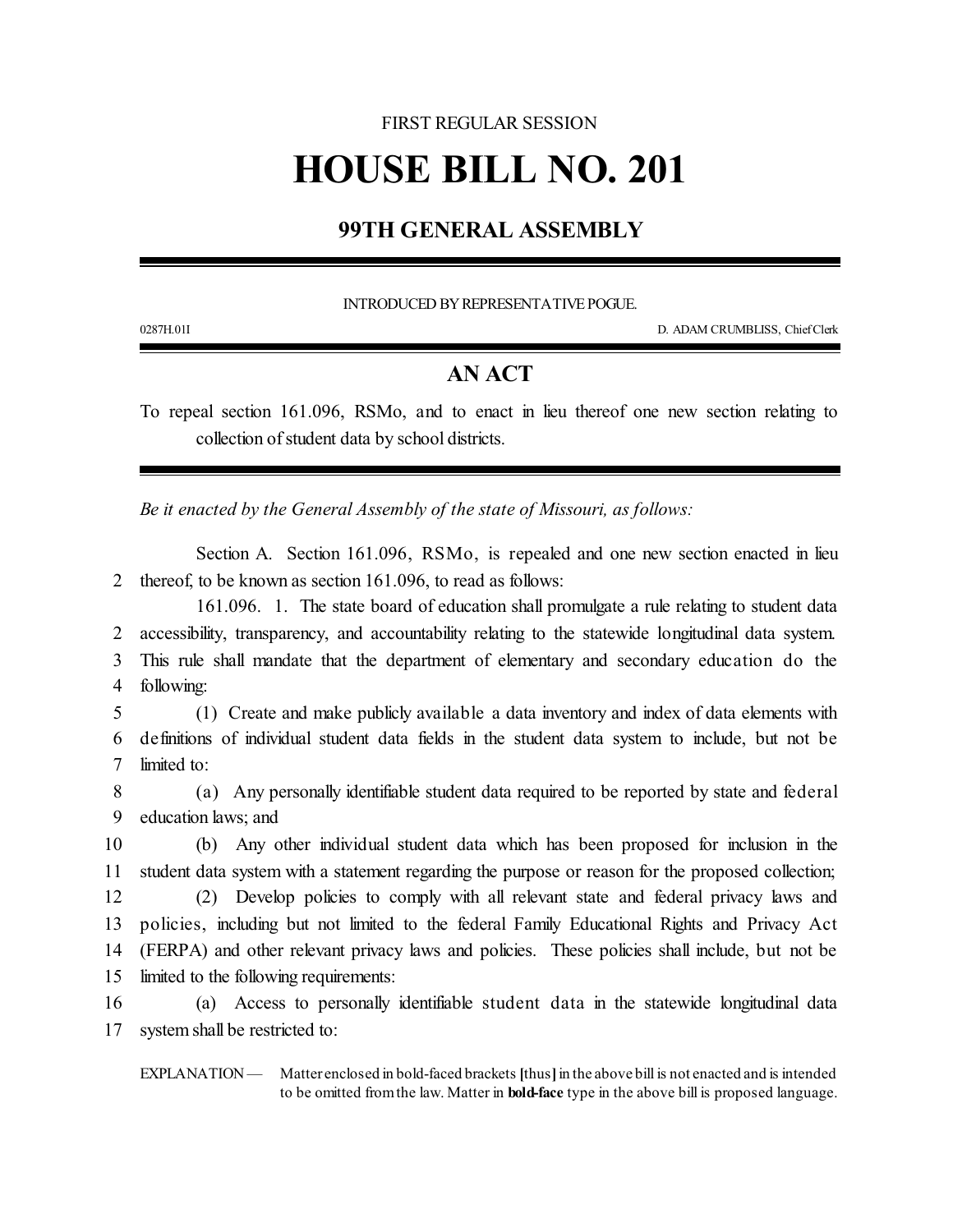$HB 201$  2

 a. The authorized staff of the department of elementary and secondary education and the contractors working on behalf of the department who require such access to perform their assigned duties as required by law;

21 b. District administrators, teachers, and school personnel who require such access to perform their assigned duties;

c. Students and their parents for their own data; and

 d. The authorized staff of other state agencies in this state as required by law and governed by interagency data sharing agreements;

 (b) The department of elementary and secondary education shall develop criteria for the approval of research and data requests from state and local agencies, researchers working on behalf of the department, and the public;

 (3) Shall not, unless otherwise provided by law and authorized by policies adopted pursuant to this section, transfer personally identifiable student data;

(4) Develop a detailed data security plan that includes:

 (a) Guidelines for authorizing access to the student data system and to individual student data including guidelines for authentication of authorized access;

(b) Privacy compliance standards;

(c) Privacy and security audits;

(d) Breach planning, notification and procedures;

 (e) Data retention and disposition policies; and (f) Data security policies including electronic, physical, and administrative safeguards,

such as data encryption and training of employees;

 (5) Ensure routine and ongoing compliance by the department of elementary and secondary education with FERPA, other relevant privacy laws and policies, and the privacy and security policies and procedures developed under the authority of this section, including the performance of compliance audits;

 (6) Ensure that any contracts that govern databases, assessments, or instructional supports that include student or redacted data and are outsourced to private vendors include express provisions that safeguard privacy and security, including provisions that prohibit private vendors from selling student data or from using student data in furtherance of advertising, with penalties for noncompliance, except to a local service provider for the limited purpose authorized by the school or district whose access to student data, if any, is limited to "directory information" as that term is defined in the federal regulations implementing the federal Family Educational Rights and Privacy Act (FERPA), 20 U.S.C. Section 1232g; and

 (7) Notify the governor, the president pro tempore of the senate, the speaker of the house of representatives, and the joint committee on education annually of the following: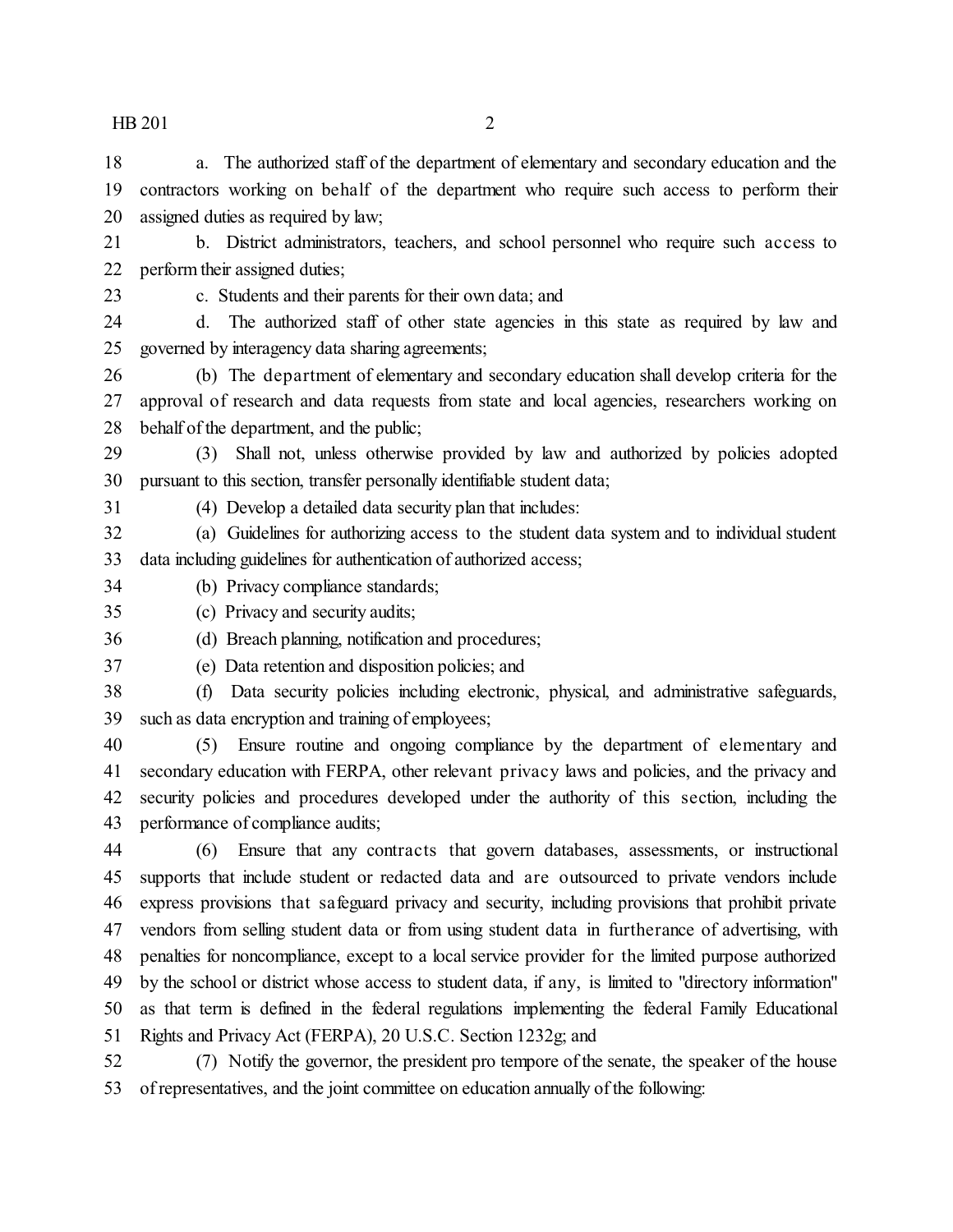$HB 201$  3

(a) New student data proposed for inclusion in the state student data system; and

 (b) Changes to existing data collections required for any reason, including changes to federal reporting requirements made by the U.S. Department of Education.

- 2. Quantifiable student performance data shall only include performance on locally developed or locally approved assessments, including but not limited to formative assessments developed by classroom teachers.
- 3. The department of elementary and secondary education shall not collect nor shall school districts report the following individual student data:
- (1) Juvenile court delinquency records;
- (2) Criminal records;
- (3) Student biometric information;
- (4) Student political affiliation; or
- (5) Student religion.

 **4. School districts shall not collect biometric information on any student without the express written consent of the student's parent or legal guardian. For purposes of this section, "biometric information" means a record of one or more measurable biological or behavioral characteristics that can be used for automated recognition of an individual, including fingerprints, retina and iris patterns, voice prints, DNA sequence, newborn screening information, facial characteristics, and handwriting.**

 **[**4.**] 5.** Any rule or portion of a rule, as that term is defined in section 536.010, that is created under the authority delegated in this section shall become effective only if it complies with and is subject to all of the provisions of chapter 536 and, if applicable, section 536.028. This section and chapter 536 are nonseverable and if any of the powers vested with the general assembly pursuant to chapter 536 to review, to delay the effective date, or to disapprove and annul a rule are subsequently held unconstitutional, then the grant of rulemaking authority and any rule proposed or adopted after August 28, 2014, shall be invalid and void.

 **[**5.**] 6.** Each violation of any provision of any rule promulgated pursuant to this section by an organization or entity other than a state agency, a school board, or an institution shall be punishable by a civil penalty of up to one thousand dollars. A second violation by the same organization or entity involving the education records and privacy of the same student shall be punishable by a civil penalty of up to five thousand dollars. Any subsequent violation by the same organization or entity involving the education records and privacy of the same student shall be punishable by a civil penalty of up to ten thousand dollars. Each violation involving a different individual education record or a different individual student shall be considered a separate violation for purposes of civil penalties.